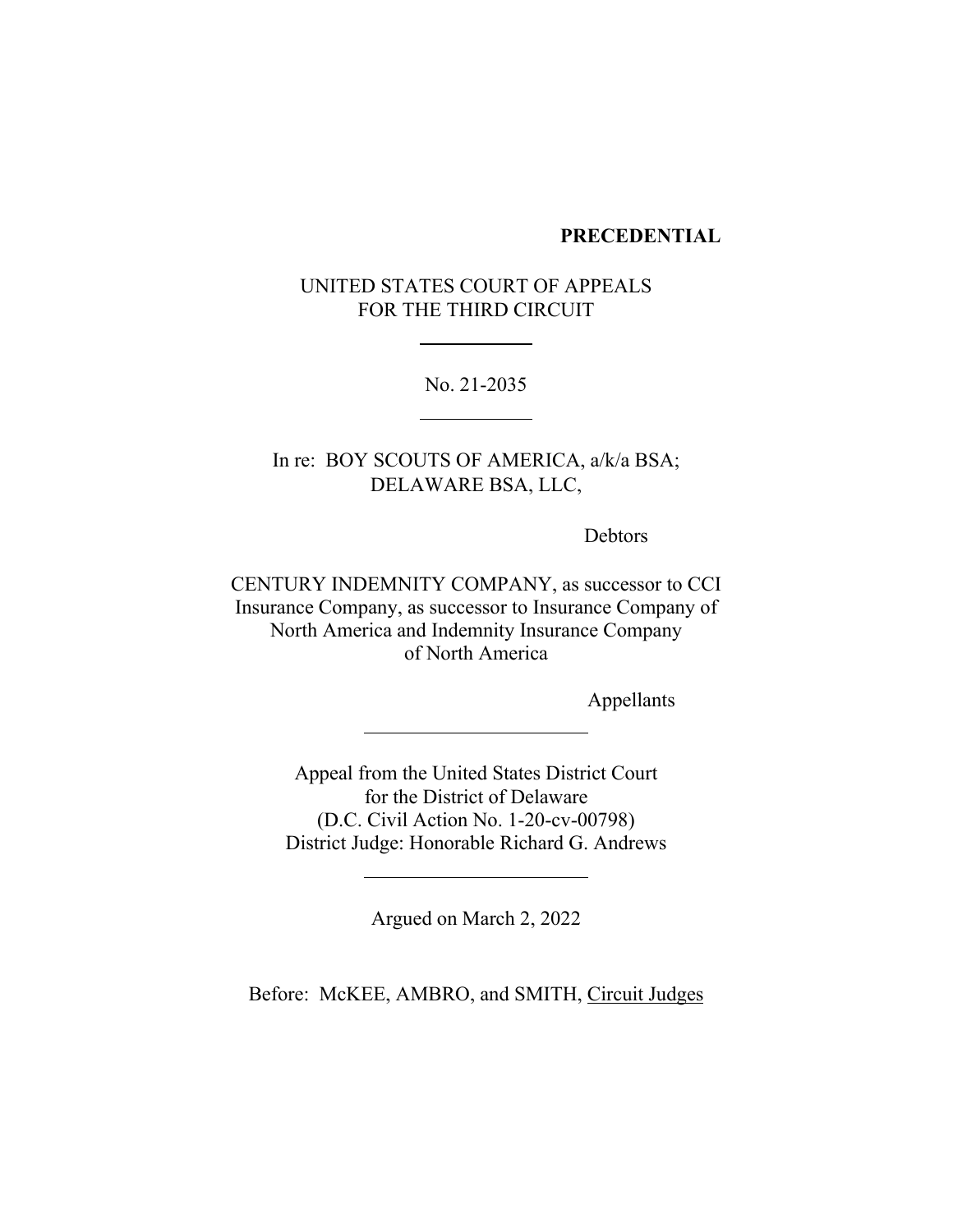(Opinion filed: May 24, 2022)

Jonathan D. Hacker **(Argued)** Andrew R. Hellman O'Melveny & Myers 1625 Eye Street, N.W. Washington, DC 20006

Tancred V. Schiavoni O'Melveny & Myers 7 Times Square Time Square Tower, 33rd Floor New York, NY 10036

## Counsel for Appellants

Derek C. Abbott Andrew M. Remming Paige N. Topper Morris Nichols Arsht & Tunnell 1201 North Market Street, 16<sup>th</sup> Floor P. O. Box 1347 Wilmington, DE 19899

Michael C. Andolina Matthew E. Linder White & Case 111 South Wacker Drive Suite 5100 Chicago, IL 33130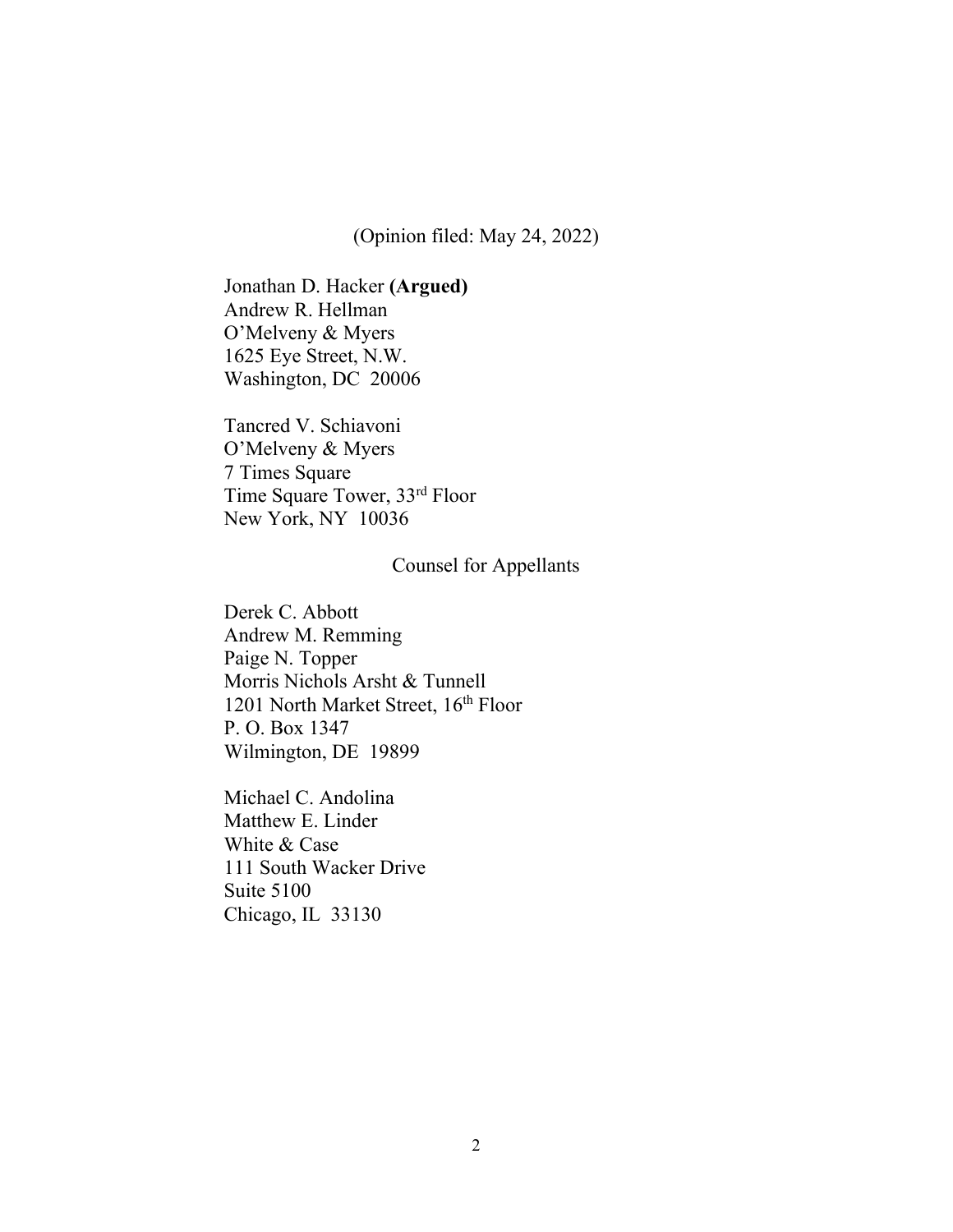Jessica C. Lauria White & Case 1221 Avenue of the Americas New York, NY 10020

Counsel for Appellee Boy Scouts of American and Delaware BSA, LLC

Robert N. Hochman **(Argued)** James W. Ducayet Sidley Austin One South Dearborn Street Chicago, IL 60603

Counsel for Appellee Sidley Austin

# OPINION OF THE COURT  $\overline{\phantom{a}}$  , where  $\overline{\phantom{a}}$

 $\frac{1}{2}$ 

### AMBRO, Circuit Judge

Sidley Austin LLP represented insurer affiliates of Chubb Ltd.—Century Indemnity Co., Westchester Fire Insurance Co., and Westchester Surplus Lines Insurance Co. (collectively, "Century")—in obtaining backup coverage from reinsurers of Century's policies. Sidley also represented the Boy Scouts of America and Delaware BSA, LLC (collectively, "BSA") in its restructuring efforts under the Bankruptcy Code following myriad molesting claims of scouts. Though BSA made coverage claims under Century's policies, it did so while represented by another firm—Haynes and Boone LLP. And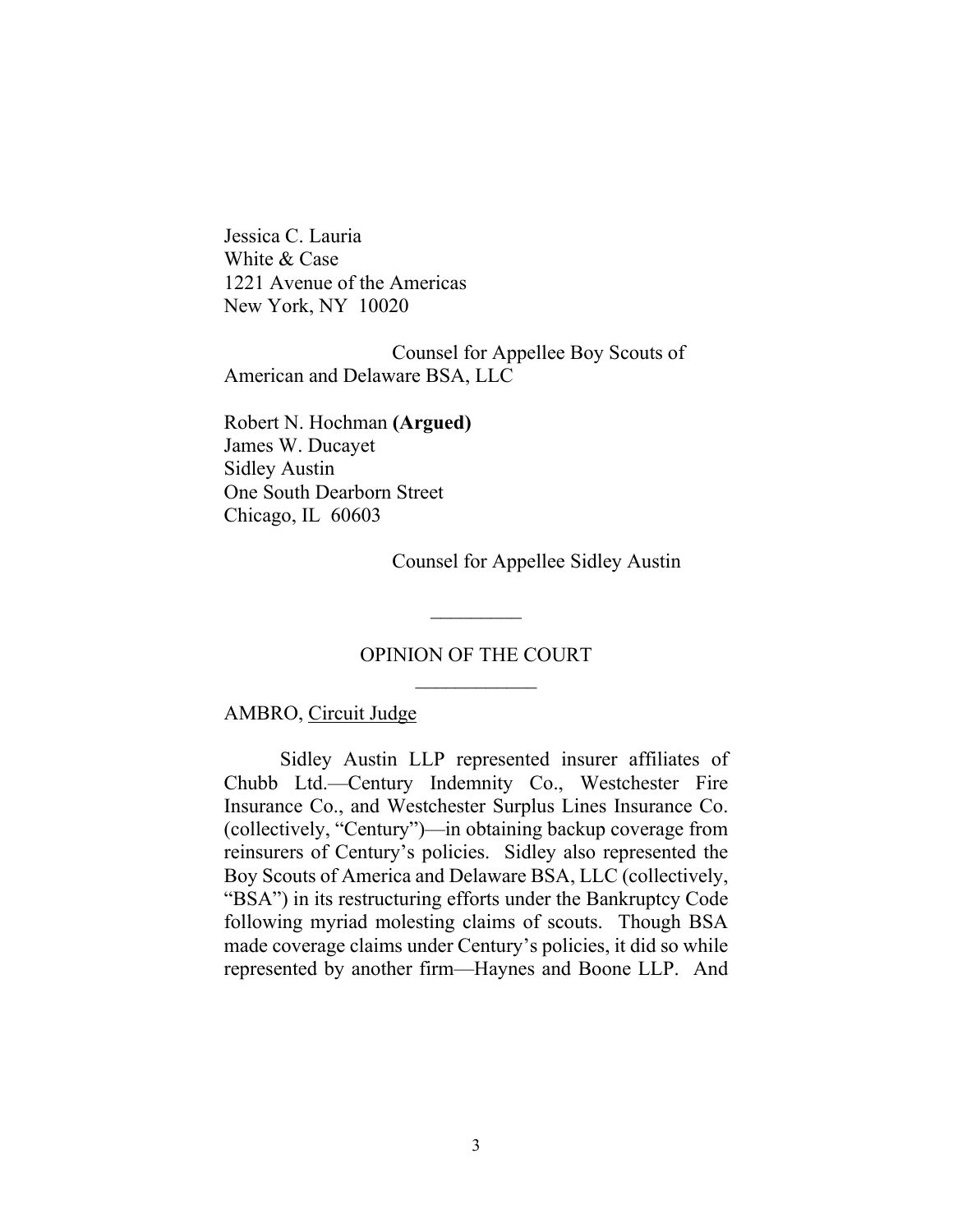Sidley's reinsurance services for Century were limited to claims made against the reinsurers (and not BSA).

Century, however, came to feel jilted and claimed a conflict concerning Sidley's representation of it and BSA. It objected when Sidley filed a retention request in BSA's bankruptcy case. Century's objection only concerned the ability of Sidley to represent BSA, and the Bankruptcy Court determined that Sidley could do so effectively, thus approving its retention. The District Court affirmed, and now Century appeals to us. We agree with those Courts and hence affirm Sidley's retention as bankruptcy counsel to BSA.

## **I. BACKGROUND**

Century issued insurance to BSA, and those insurance policies are now assets of the BSA estate. To help cover its obligations to BSA in the event of claims, Century purchased reinsurance—think of it as insurance for insurance companies—and, after BSA made claims related to sexualabuse litigation, Century sought to collect on those policies. On October 5, 2018, Century hired Sidley's Insurance and Financial Services Group to represent it in ensuing reinsurance disputes. That representation did not extend to the underlying direct insurance issued by Century to BSA. It (BSA) was not a party to the reinsurance disputes, and the matters did not pertain to whether Century would pay BSA under the direct insurance contracts.

At roughly the same time, starting on September 26, 2018, BSA retained Sidley to explore restructuring options. The engagement letter for Sidley specified that it would not "advis[e] [BSA] on insurance coverage issues." J.A. at 1199.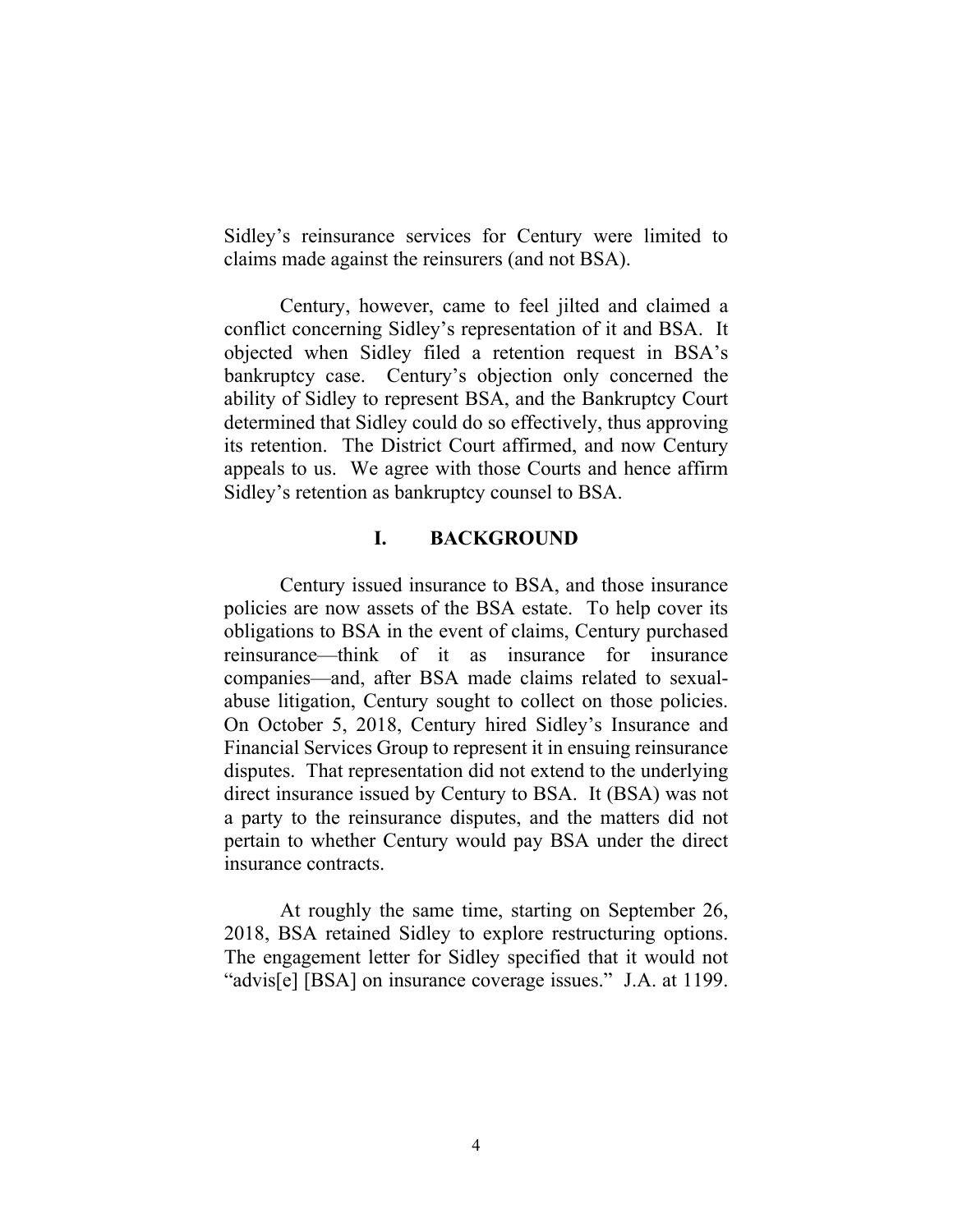BSA had already retained, without objection, Haynes and Boone to serve as insurance counsel. Sidley filed BSA's bankruptcy petition on February 18, 2020, and subsequently filed a retention application on March  $17<sup>1</sup>$  Century objected.

By this time the attorney-client relationship between Century and Sidley had unraveled. Century appears to have first learned that Sidley was representing BSA when *The Wall Street Journal* published an article on December 13, 2018, identifying Sidley as BSA's counsel. But Century did not object—at least formally—to Sidley's representation of BSA until the autumn of 2019. In the interim, BSA engaged in substantive discussions with its insurers, including Century. While Haynes and Boone was the sole insurance counsel, Sidley attorneys were present at some meetings. Century did not object at the time. But in late October 2019, Century told Sidley that its representation of BSA created a conflict. On November 3, Century's counsel objected to a mediation related to BSA's restructuring because of Sidley's presence. Sidley responded the next day by putting a formal ethics screen into place between its restructuring team and its reinsurance team.

Sidley and Century could not reach an agreement. The former continued to maintain there was no conflict, but on January 3, 2020, Century sent a letter explaining that it could not provide a conflict waiver for Sidley to represent BSA or

<sup>&</sup>lt;sup>1</sup> There is a tentative settlement proposal between BSA and Century. The proposal specifically excludes Century's claims against Sidley, and it is included in the proposed reorganization plan still pending before the Bankruptcy Court.*See generally In re Boy Scouts of America*, No. 20-10343-LSS (Bankr. D. Del. filed Feb. 18, 2020).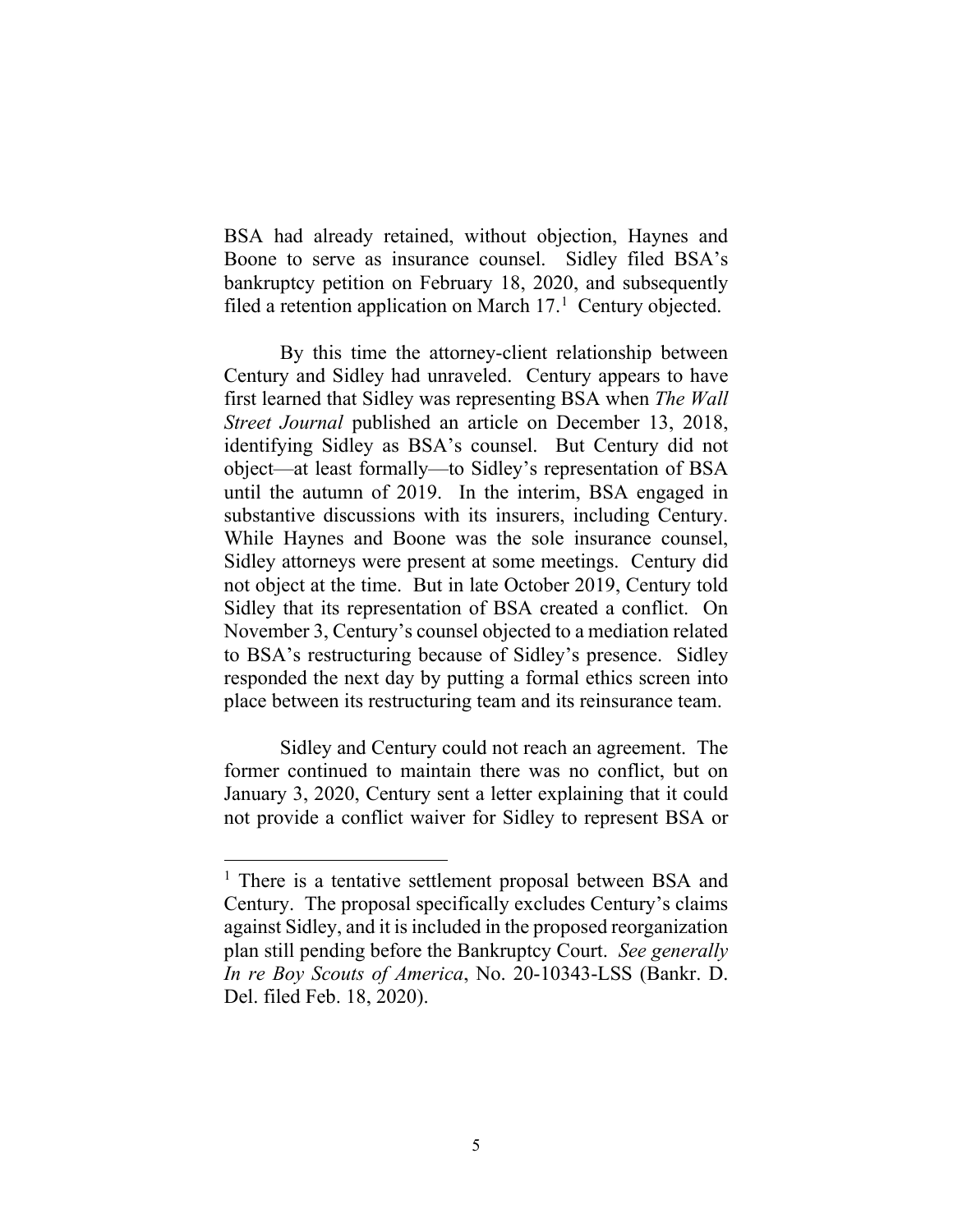consent to Sidley's withdrawal of Century's representation. Indeed, Century never gave Sidley a waiver for any claimed conflict. In response to Sidley's suggestion that Century was using the threat of disqualification as a litigation tactic, Century asserted that it was "shocking and offensive that Sidley would suggest that Chubb has an improper motive in trying to address the conflict issue." J.A. at 1391. Sidley then provided written notice to Century on January 16 that it was withdrawing due to a breakdown in the attorney-client relationship. The Bankruptcy Court found Sidley finished withdrawing on either February 20 or 24, 2020.

Fast forward to September 2020, when the Sidley attorneys working for BSA moved to a new firm, taking with them BSA as a client. Sidley is thus no longer actively working on BSA's bankruptcy. Century is separately pursuing its grievances about the representation it received from Sidley in arbitration as provided in their governing retention agreement.

The parties dispute what information Century provided to Sidley and the significance of it. The Bankruptcy Court found that Sidley's representation of Century "could be 'substantially related' to at least some aspects of [BSA's] bankruptcy case." J.A. at 38. But it also concluded that while Sidley may have received confidential information in the reinsurance matter relevant to BSA's bankruptcy, no privileged or confidential information was shared between the two legal teams at Sidley. *Id.* at 40.

The Bankruptcy Court, in a well reasoned ruling, approved Sidley's retention *nunc pro tunc* to the February 18 petition date. It concluded that Sidley's retention did not run afoul of the pertinent provision in the Bankruptcy Code—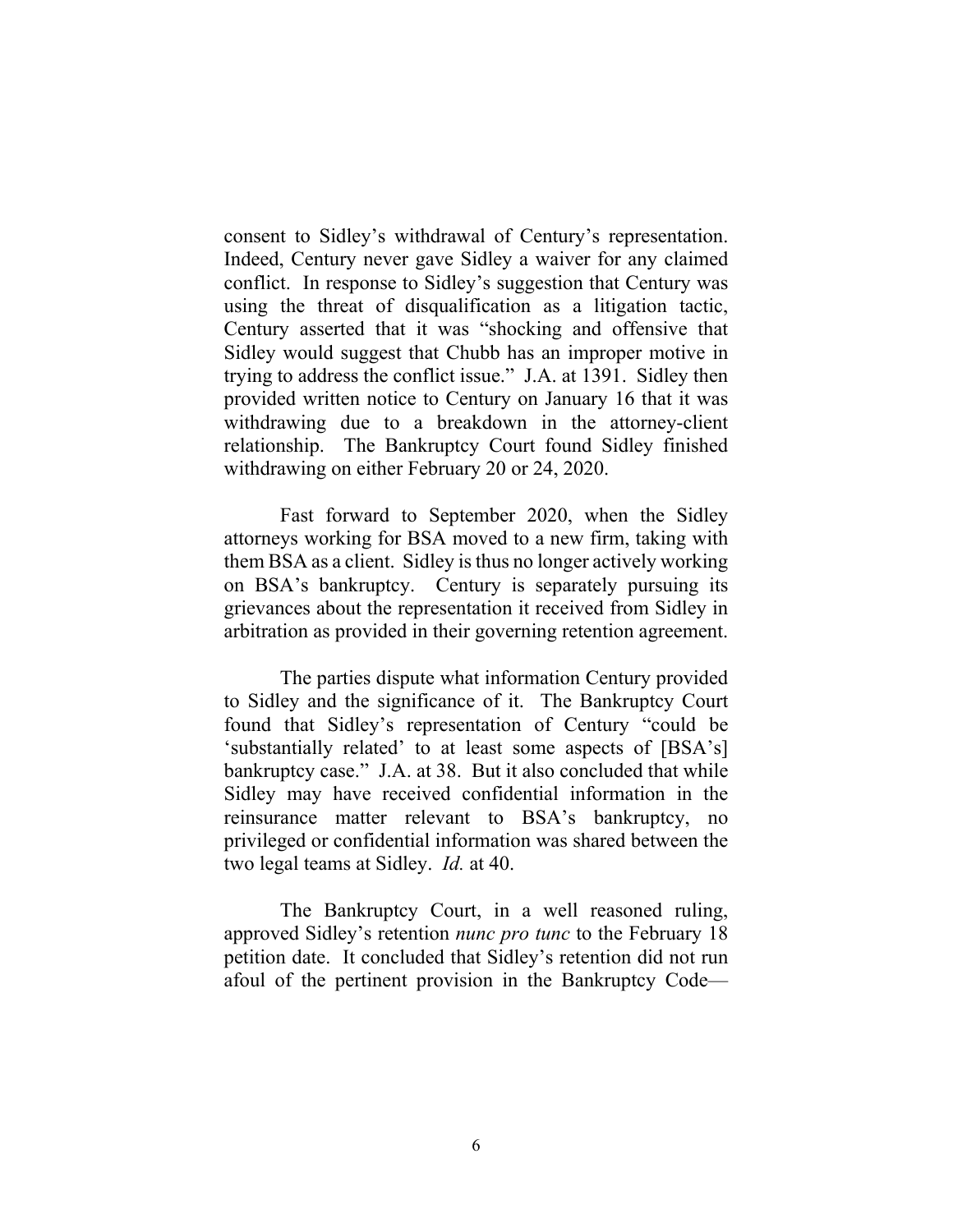§ 327<sup>2</sup>—because Sidley's representation of Century did not render it unable to represent BSA effectively. The Court then considered the potentially applicable Rules of Professional Conduct—Rules 1.7 and  $1.9<sup>3</sup>$ —and noted that, even if certain legal positions taken in the bankruptcy case regarding the BSA/Century insurance policies "could be harmful to Century's efforts to collect on its [re]insurance," *id.*, disqualification was unnecessary because BSA had special insurance counsel and Sidley had put an ethics screen into place, *id.* at 38–40.

Century appealed to the District Court, which affirmed in a thorough opinion. The Court observed that the relevant facts were not in dispute.It separately considered § 327(a) and the Rules of Professional Conduct (though with no decision on

<sup>&</sup>lt;sup>2</sup> Section 327(a) of the Bankruptcy Code (Title 11 of the U.S. Code) provides that "the trustee, with the court's approval, may employ one or more attorneys . . . that do not hold or represent an interest adverse to the estate, and that are disinterested persons, to represent or assist the trustee in carrying out the trustee's duties under this title." Section 327(c) adds that "a person is not disqualified for employment under this section solely because of such person's employment by or representation of a creditor, unless there is objection by another creditor or the United States trustee, in which case the court shall disapprove such employment if there is an actual conflict of interest."

<sup>&</sup>lt;sup>3</sup> The Delaware Bankruptcy Court has adopted the American Bar Association's Model Rules of Professional Conduct. *See*  Bankr. D. Del. Ct. R. 9010-1(f). Rule 1.7 governs concurrent conflicts of interest, and Rule 1.9 concerns obligations to former clients. Each is set out in Section III.C below.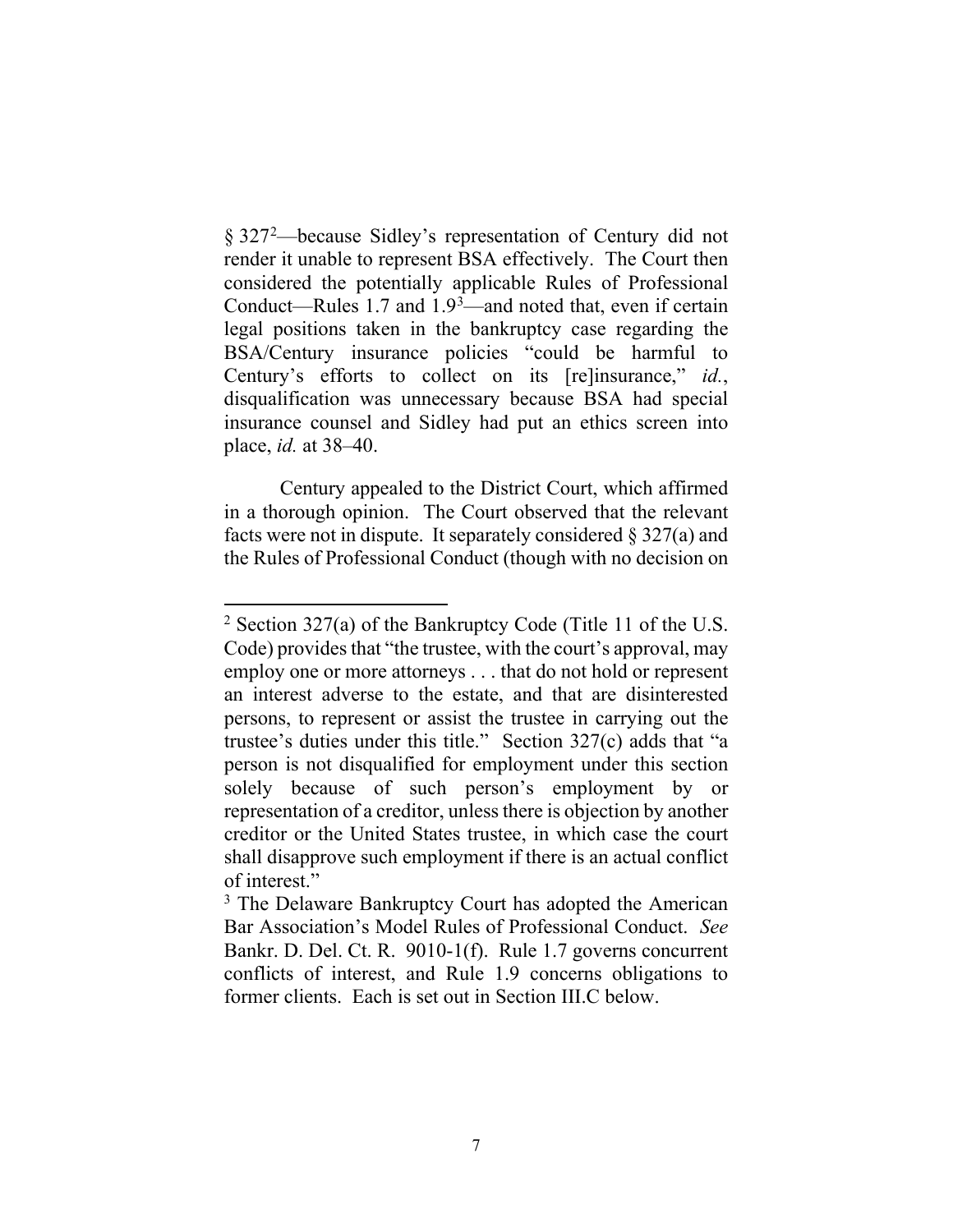the latter). As had the Bankruptcy Court, the District Court discerned no actual conflict for § 327 purposes because, at the time of its retention, Sidley held no interest adverse to BSA. Even assuming a professional rule violation, it held the Bankruptcy Court exercised its discretion appropriately in deciding disqualification was even then not a fitting remedy in this context. By proceeding in this way, the Court held for Sidley without deciding the merits of the alleged violations of Rules 1.7 and 1.9.

On appeal to us, Century asserts that  $\S 327$  "does not operate in a vacuum but rather incorporates ethical rules from state law—here, the Rules of Professional Conduct." Century's Op. Br. at 27. By their declining to determine whether Sidley violated Rules of Professional Conduct 1.7 and 1.9 and in failing to find an actual conflict under § 327—the latter requiring *per se* disqualification—Century alleges the Bankruptcy Court erred as did the District Court in affirming that judgment.

## **II. JURISDICTION AND STANDARD OF REVIEW**

This is a core proceeding under 28 U.S.C. § 157(b)(2). The Bankruptcy Court had jurisdiction under 28 U.S.C. §§ 157 and 1334. The District Court had jurisdiction under 28 U.S.C. § 158(a)(1) over the appeal of the Bankruptcy Court's decision, a final order. *See In re Congoleum Corp.*, 426 F.3d 675, 684– 85 (3d Cir. 2005). We have jurisdiction under 28 U.S.C. § 1291.

The District Court acted as an appellate court, and we review both its factual and legal determinations. *Id.* at 685. "[T]o determine whether the District Court erred, we review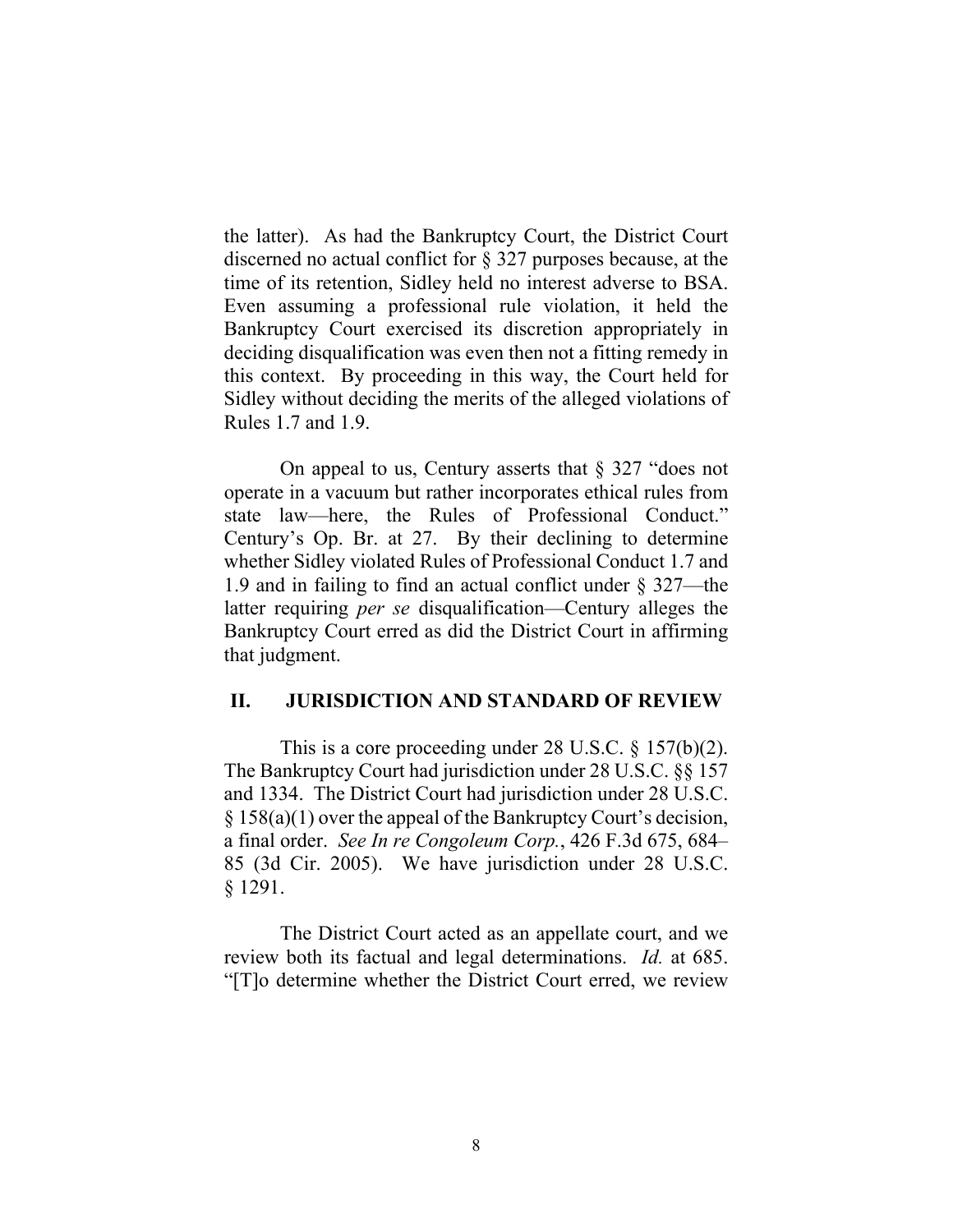the [B]ankruptcy [C]ourt's findings by the standards the District Court should have employed." *Id.* That means we review for abuse of discretion the decision to approve Sidley's application for retention as BSA's bankruptcy counsel*. In re Marvel Ent. Grp., Inc.*, 140 F.3d 463, 470 (3d Cir. 1998); *United States v. Miller*, 624 F.2d 1198, 1201 (3d Cir. 1980). "An abuse of discretion exists where the . . . decision rests upon a clearly erroneous finding of fact, an errant conclusion of law, or an improper application of law to fact." *Marvel*, 140 F.3d at 470 (quoting *ACLU v. Black Horse Pike Reg'l Bd. of Educ.*, 84 F.3d 1471, 1476 (3d Cir.1996) (*en banc*)). We give fresh, or plenary, review to legal determinations and review factual findings for clear error. *Id*.

#### **III. ANALYSIS**

Before turning to the merits, we detour to consider whether this appeal has become moot.

### **A. Standing and Mootness**

As a threshold issue, does an active case or controversy continue? If no, we lack authority under Article III of the Constitution to consider the merits of Century's appeal. *See Hamilton v. Bromley*, 862 F.3d 329, 334–35 (3d Cir. 2017). When the requirements necessary for standing at the start of a case disappear, it becomes moot and no longer satisfies Article III's case-or-controversy requirement (unless the defendant voluntarily ceased the challenged conduct in response to litigation or the injury is likely to recur while evading review). *See Friends of the Earth, Inc. v. Laidlaw Env't Servs. (TOC), Inc.*, 528 U.S. 167, 189–91 (2000).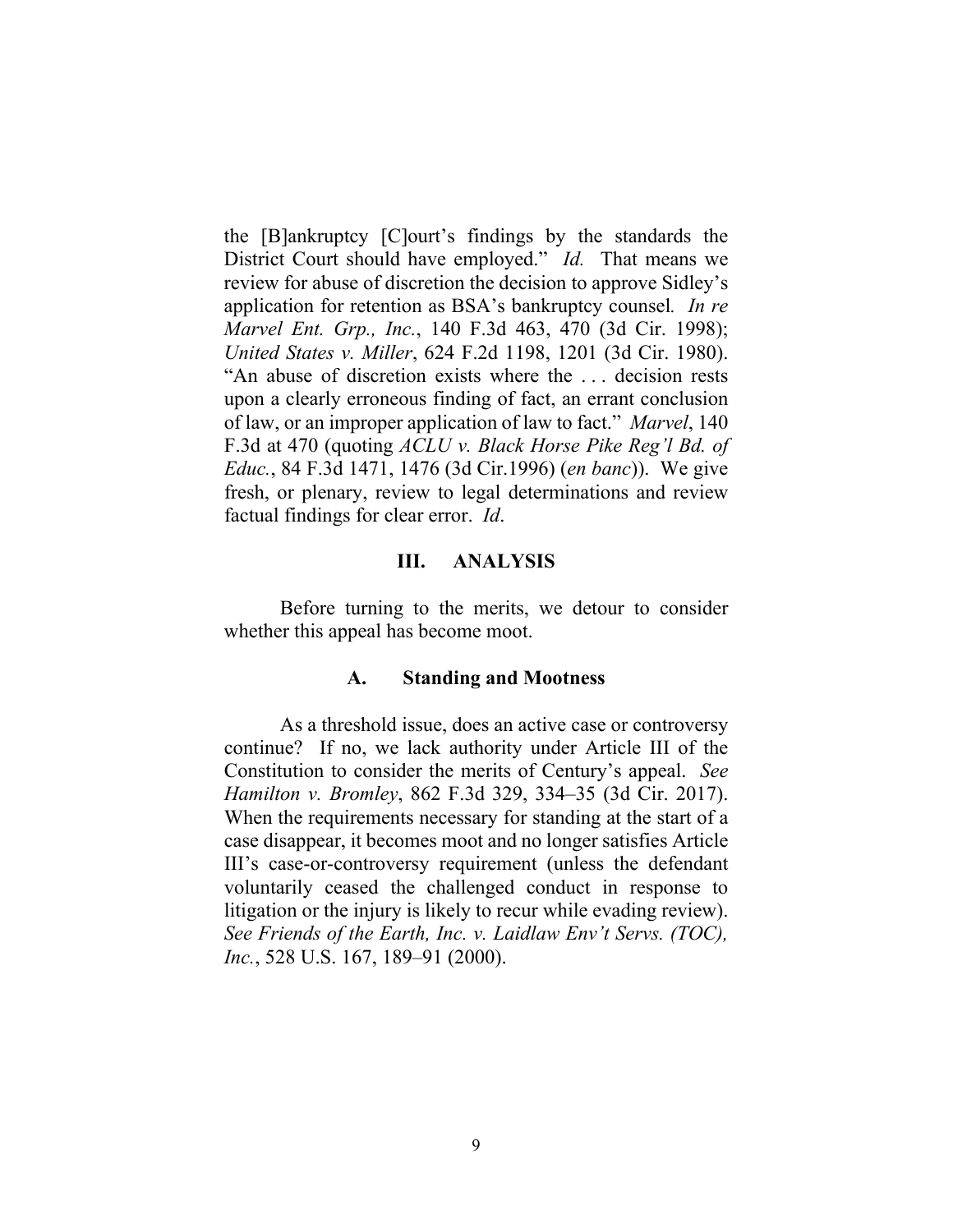There is an additional prudential (that is, notconstitutional) requirement in bankruptcy appeals for standing: it is limited to "persons aggrieved" by an order of the Bankruptcy Court*. See In re Combustion Eng'g, Inc.*, 391 F.3d 190, 214 (3d Cir. 2004). Potential appellants are "persons aggrieved" only if they can show that "the order of the bankruptcy court 'diminishes their property, increases their burdens, or impairs their rights.'" *Id.* (quoting *In re PWS Holding Corp.*, 228 F.3d 224, 249 (3d Cir. 2000)); *see also PWS Holding*, 228 F.3d at 249 ("[O]nly those whose rights or interests are directly and adversely affected pecuniarily by an order of the bankruptcy court may bring an appeal." (internal quotation marks and citation omitted)).

But when considering appeals from an order approving the retention of counsel, we need not scrutinize the appellant's injury in as much detail. Retention of counsel "implicate[s] the integrity of the bankruptcy court proceeding as a whole"; hence it is "extremely important to resolve" those disputes. *Congoleum*, 426 F.3d at 685*.* Absent immediate appeals, meaningful review of potentially serious ethical issues might never occur. *Id. Congoleum* involved whether insurers had standing to appeal the Bankruptcy Court's approval of a retention request. Only the insurers there had reason to challenge the retention order, and holding they lacked standing would have impeded self-regulation of the profession. *Id.* at 686–87. These same considerations apply here. Accordingly, the Bankruptcy Court's order affects interests of Century sufficiently for it to be a "person aggrieved."

Additionally, even though Sidley no longer has an active role in the underlying bankruptcy case, the possibility remains that we could order the disgorgement of its fees. Thus,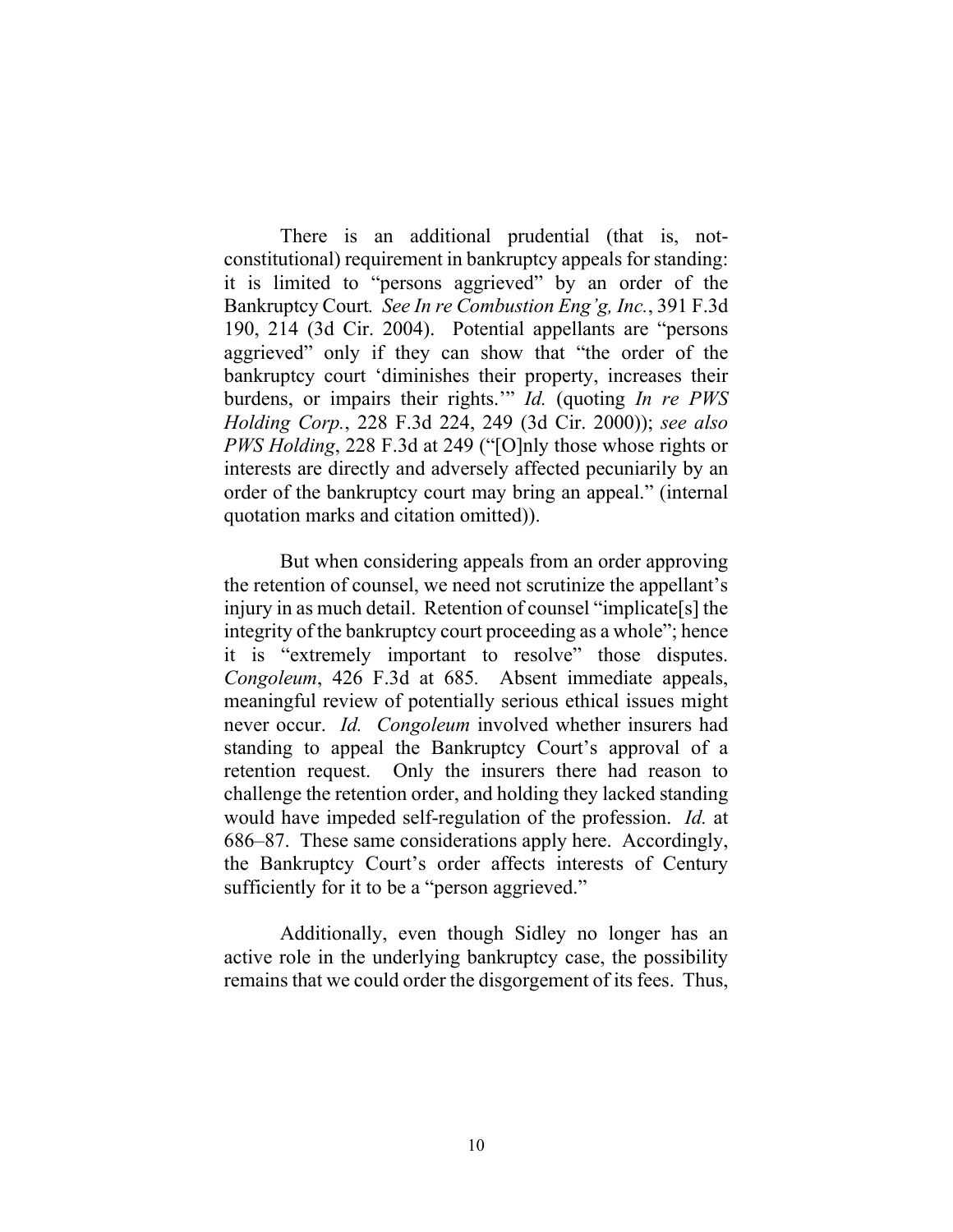the outcome of this retention dispute has continuing implications for the BSA estate and its creditors. For these reasons, we conclude Century continues to have standing to bring this appeal and the matter is not moot.

### **B. Section 327**

Section 327(a) of the Bankruptcy Code is the starting point for retaining a debtor's professionals. It authorizes the trustee (and, under  $\frac{1107}{a}$  of the Code, a debtor in possession), with court approval, to employ professionals, including lawyers, if they (1) "do not hold or represent an interest adverse to the estate" and are (2) "disinterested persons." 11 U.S.C. § 327(a); *see also In re BH & P, Inc.*, 949 F.2d 1300, 1314 (3d Cir. 1991). The latter are defined, in relevant part, as those who do "not have an interest materially adverse to the interest of the estate or of any class of creditors or equity security holders by reason of any direct or indirect relationship to, connection with, or interest in, the debtor, or for any other reason." 11 U.S.C.  $\S 101(14)(C)$ . Save the "any other reason" catchall, the focus dead ends at the debtor and especially its estate.

We recognize these two prongs (*i.e.*, not holding an adverse interest and being disinterested) as formally distinct. *BH & P*, 949 F.2d at 1314. That said, in many cases including this one—they effectively collapse into a single test. *See* 1 Collier on Bankruptcy ¶ 8.03[9] (16th ed. 2022) (noting that "[t]hese two tests invoke the same consideration of whether the professional holds or represents an adverse interest to the interests of the debtor and its estate"); *see also BH & P*, 949 F.2d at 1314 ("There is, indisputably, some overlap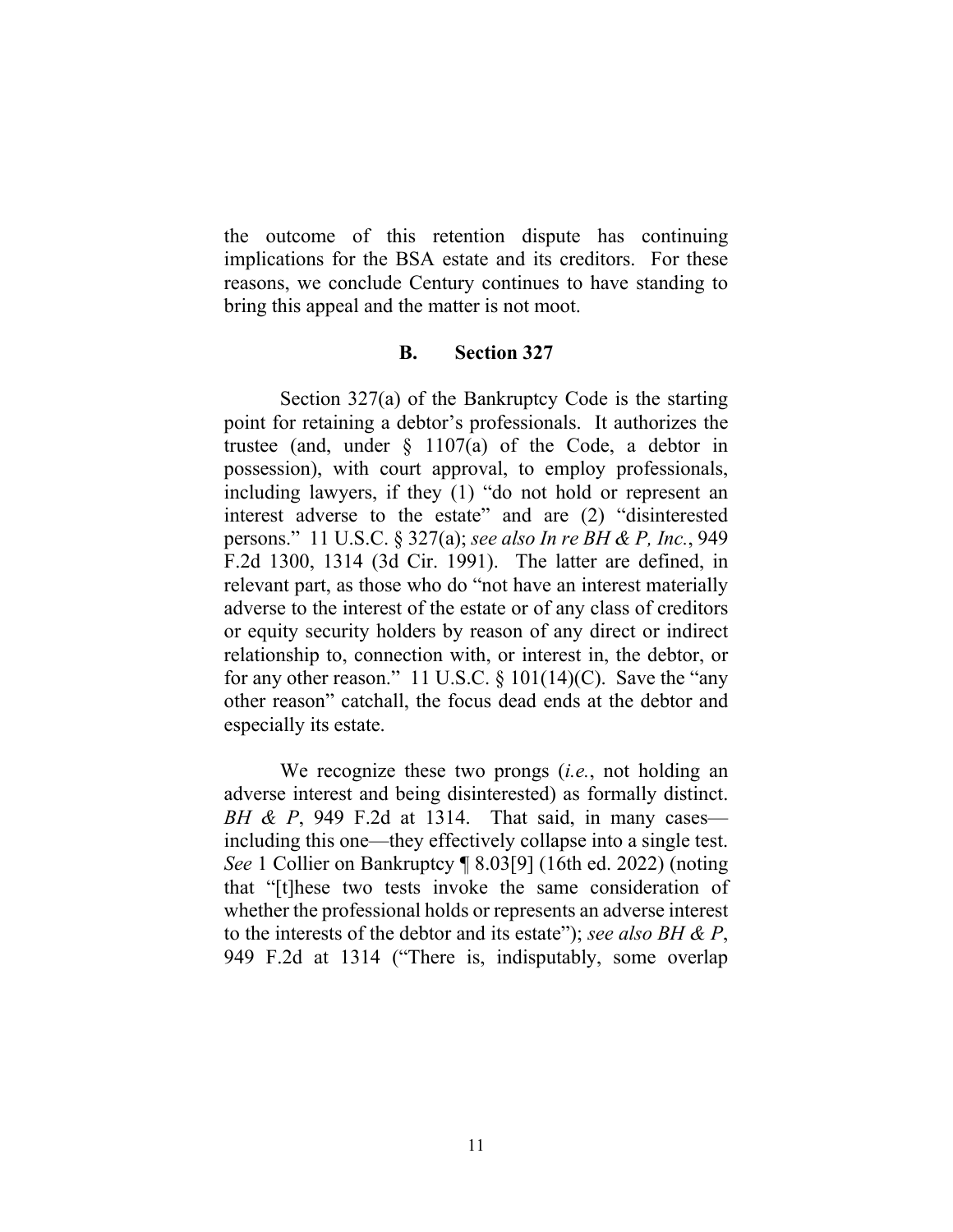between the  $\lceil \xi \rceil$  327(a) standard and  $\lceil \xi \rceil$  101(14)[C] disinterest requirement.").

Section 327 conflicts can be sorted into three subcategories: (1) actual conflicts of interest, (2) potential conflicts of interest, and (3) appearances of conflict. *Marvel*, 140 F.3d at 476. The implications of an apparent conflict depend on which category it fits. Attorneys with actual conflicts face *per se* disqualification, but disqualification is at the court's discretion for attorneys with potential conflicts. *Id.* And a court "may not disqualify an attorney on the appearance of conflict alone." *Id.*

Though not unfettered, bankruptcy courts have "considerable discretion in evaluating whether professionals suffer from conflicts." *In re Pillowtex, Inc.*, 304 F.3d 246, 254 (3d Cir. 2002). Indeed, actual conflicts of interests in the § 327 context do not have a strict definition. *Id.* at 251. Courts thus proceed "case-by-case." *Id.* (quoting *BH&P*, 949 F.2d at 1315). Pragmatically, a conflict is actual when the specific facts before the bankruptcy court suggest that "it is likely that a professional will be placed in a position permitting it to favor one interest over an impermissibly conflicting interest." *Id.*

Century asks us to adopt a new rule and hold that courts must always consider the applicable Rules of Professional Conduct before reaching a conclusion on  $\S 327$ . We decline to do so. Section 327 and the Rules of Professional Conduct impose independent obligations. *Cf. Congoleum*, 426 F.3d at 687–92 (analyzing separately the applicable Rules of Professional Conduct and § 327); *see also* 1 Collier on Bankruptcy § 8.03[2] ("[A]ttorneys have an independent duty, apart from the particular requirements of the Bankruptcy Code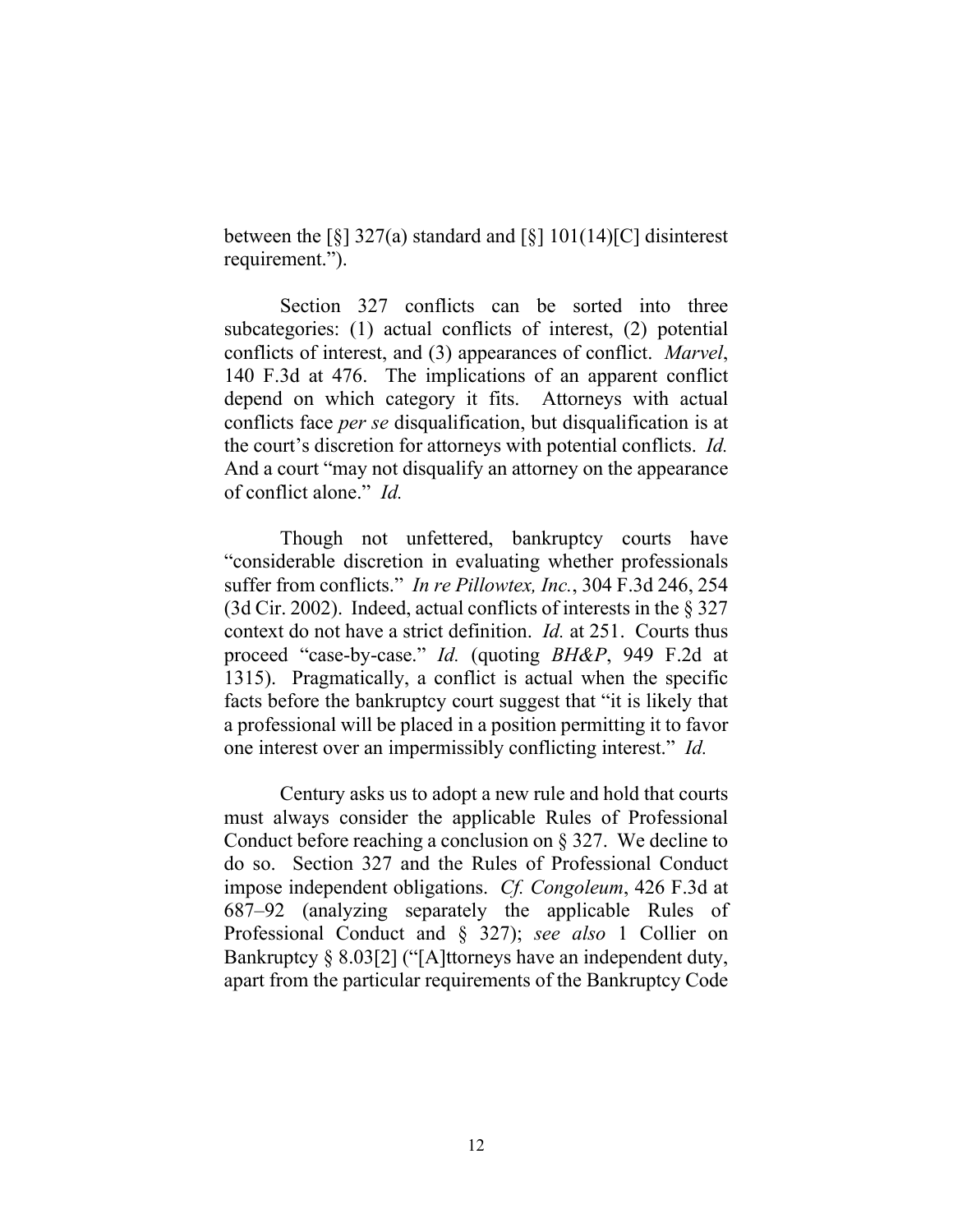or rules, to conform their activities to [the local rules governing professional conduct]."). Professional conduct rules may be relevant and "consulted when they are compatible with federal law and policy . . . ." *Congoleum*, 426 F.3d at 687.4

Yet, depending on the facts, the Bankruptcy Court may not need to examine the relevant professional rules to decide a § 327 retention. Such was the case here. The provision makes clear that its purview is focused primarily on the interests of the estate. When professionals "hold or represent an interest *adverse to the estate*," they cannot be retained. 11 U.S.C. § 327(a) (emphasis added). This focus is reiterated in § 327(a)'s second prong: professionals must be "disinterested"—most relevant, they cannot have an "interest materially *adverse to the interest of the estate.*" *Id.*  $§ 101(14)(c).$ <sup>5</sup>

<sup>4</sup> Also, in an analogous situation, violating those rules in soliciting creditors' committee members tainted a firm's eligibility for retention as committee counsel. *See In re Universal Bldg. Prods.*, 486 B.R. 650, 658–61 (Bankr. D. Del. 2010).

<sup>&</sup>lt;sup>5</sup> We also note that § 327(a) is written in the present tense: it bars the retention of professionals who "hold or represent" adverse interests. It only allows disqualifications for adverse interests that exist at the time of retention. *Accord In re AroChem Corp.*, 176 F.3d 610, 623 (2d Cir. 1999) ("[C]ounsel will be disqualified under section 327(a) only if it presently 'hold[s] or represent[s] an interest adverse to the estate,' notwithstanding any interests it may have held or represented in the past." (alterations in original)); *see also United States v. Wilson*, 503 U.S. 329, 333 (1992) ("Congress' use of a verb tense is significant in construing statutes."). While any conflict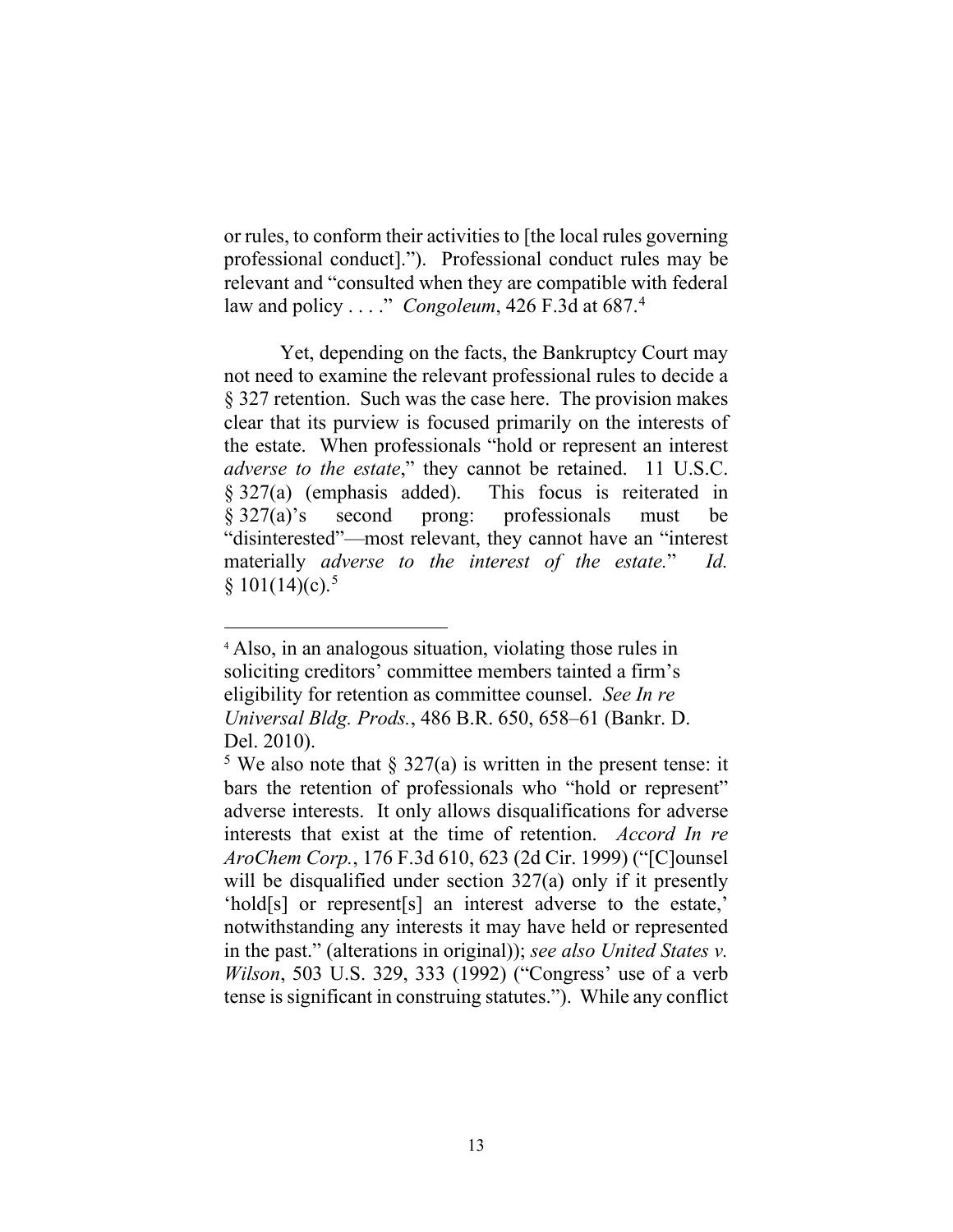The relevant issue in our case is thus whether a possible conflict implicates the economic interests of the estate and might lessen its value. *See In re First Jersey Sec., Inc.*, 180 F.3d 504, 509 (3d Cir. 1999) ("A Court may consider an interest adverse to the estate when counsel has 'a competing economic interest tending to diminish estate values or to create a potential or actual dispute in which the estate is a rival claimant.'"); *accord In re Am. Int'l Refinery, Inc.*, 676 F.3d 455, 461 (5th Cir. 2012) (providing, *inter alia*, the same definition for "interest[s] adverse"); *In re AFI Holding, Inc.*, 530 F.3d 832, 845 (9th Cir. 2008) (same); *AroChem*, 176 F.3d at 623 (same); *In re Crivello*, 134 F.3d 831, 835 (7th Cir. 1998) (same); *In re Prince*, 40 F.3d 356, 361 (11th Cir. 1994) (same).

In this context, the conflict alleged by Century was outside the scope of  $\S 327(a)$ . The Bankruptcy Court explained it was "in no way convinced that Sidley generally cannot effectively represent BSA. This is not a situation where the [C]ourt is concerned that proposed counsel has a bias in favor of a non-debtor entity such as a parent or significant creditor." J.A. at 33. Century has not meaningfully challenged the Bankruptcy Court's factual finding that Sidley did not have an interest adverse to the estate. Century asserts that Sidley had a conflict because it was violating Rule 1.7 but does not explain why this violation, if it indeed occurred, impeded Sidley's

here has now ceased, Century argues that there was an actual, concurrent conflict that continued between at least Sidley's retention application on February 18, 2020, and when Sidley dropped Century as a client on February 20 or 24. But we do not need to explore this timing question because, as explained below, the putative conflict was outside the purview of § 327(a).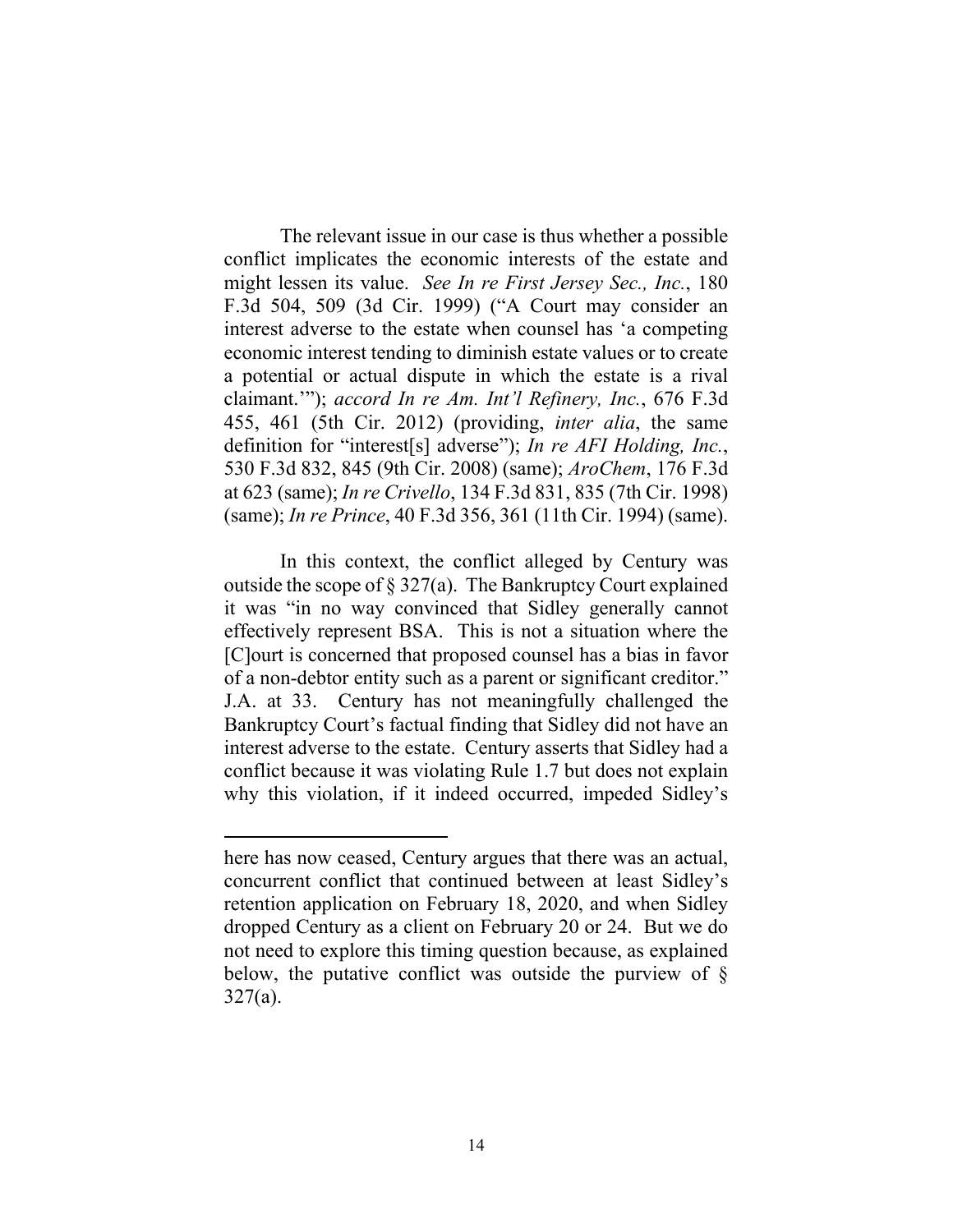effective representation of BSA for purposes of  $\S 327(a)$ . This is unsurprising, as Haynes and Boone served as BSA's dedicated insurance counsel at all relevant times, and BSA was not a party to the reinsurance matters Sidley worked on for Century. Nor has Century explained why its positions in the reinsurance disputes are opposed to BSA's interests during its reorganization. On these facts, the Bankruptcy Court did not abuse its discretion in ruling there was no actual conflict under § 327.

Still, the Rules of Professional Conduct may be informative in some cases. For example, in *Congoleum*, 426 F.3d at 679, we held that Congoleum's counsel—Gilbert, Heinz & Randolph LLP—violated the Rules of Professional Conduct and § 327 for the same reason. But Century draws the wrong conclusion from that case. We never stated that violations of the Rules of Professional Conduct are themselves sufficient to create a § 327 conflict. Rather, we explained that the same facts showing Gilbert had violated its professional obligations under the Rules also meant it was not disinterested for purposes of § 327. *Congoleum*'s facts were markedly different than those before us: while Gilbert was representing Congoleum, it was also assisting claimants in settlement negotiations with that entity*.* That arrangement directly implicated its loyalty to Congoleum. Here, by contrast, Sidley represented Century in reinsurance matters in which BSA was not a party, and Sidley's representation of BSA excluded insurance issues.

Because Sidley's relationship to Century did not affect its ability to advocate on behalf of BSA, it was not an "actual conflict" under § 327 even if Century had legitimate concerns about Sidley's compliance with the applicable Rules of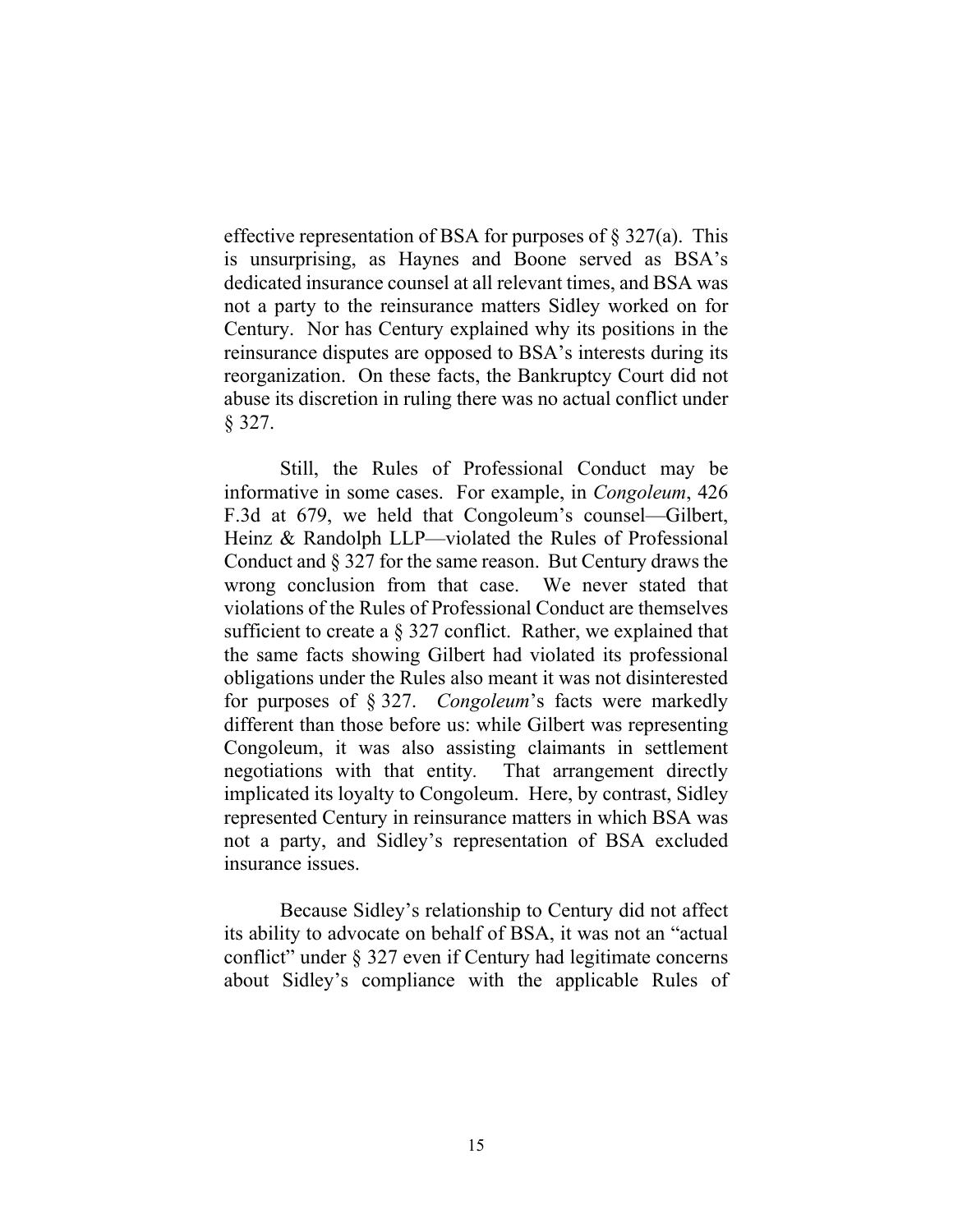Professional Conduct. Accordingly, the Bankruptcy Court reasonably ruled that Sidley's retention did not require disqualification under § 327.

## **C. Rules of Professional Conduct**

A court may use its inherent disciplinary power over the advocates appearing before it to disqualify an attorney. *In re Corn Derivatives Antitrust Litig.*, 748 F.2d 157, 160 (3d Cir. 1984). The conduct of attorneys practicing in federal court is governed by the local rules of the court. *See Congoleum*, 426 F.3d at 687. Local Rule 9010-1(f) for the United States Bankruptcy Court for the District of Delaware provides that "all attorneys admitted or authorized to practice before this Court ... shall ... be governed by the Model Rules of Professional Conduct of the American Bar Association, as may be amended from time to time."

As noted, Century asked the Bankruptcy Court to disqualify Sidley from representing BSA because (in Century's view) Sidley violated at least one of two Model Rules of Professional Conduct that regulate the attorney-client relationship: Rules 1.7 and 1.9. The first governs obligations to current clients and states that, unless certain listed exceptions apply, "a lawyer shall not represent a client if the representation involves a concurrent conflict of interest." Model Rules of Pro. Conduct r. 1.7 (Am. Bar. Ass'n 1983). This occurs when "(1) the representation of one client will be directly adverse to another client; or (2) there is a significant risk that the representation of one or more clients will be materially limited by the lawyer's responsibilities to another client, a former client or a third person or by a personal interest of the lawyer." *Id.* The second governs obligations to former clients. It states that, absent consent, "[a] lawyer who has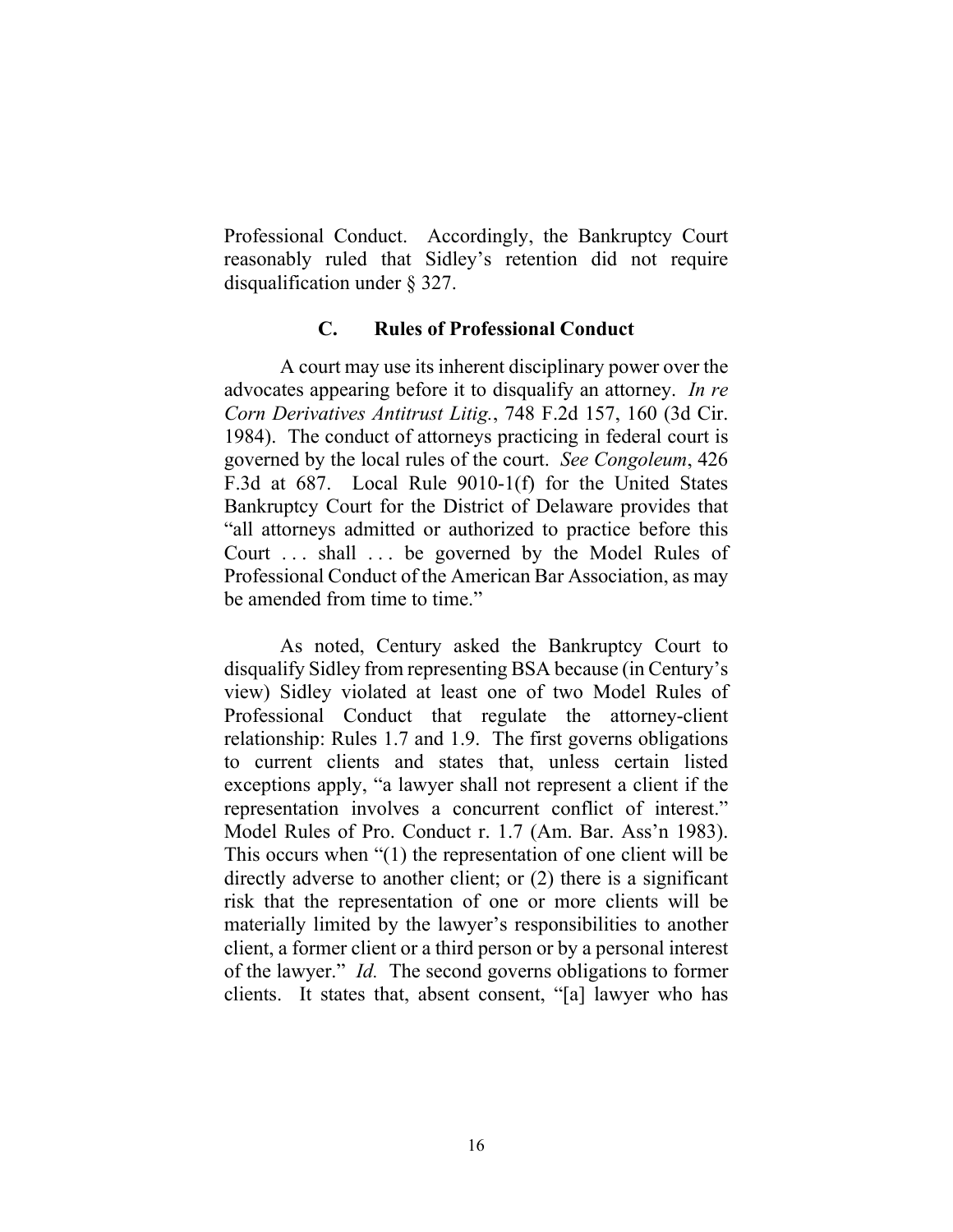formerly represented a client in a matter shall not thereafter represent another person in the same or a substantially related matter in which that person's interests are materially adverse to the interests of the former client." Model Rules of Pro. Conduct r. 1.9; *see also* Model Rules of Pro. Conduct r. 1.10 (Am. Bar Ass'n 1983) (extending the obligations of Rules 1.7 and 1.9 to all attorneys within the same firm).

Because the power to disqualify stems from a court's authority to supervise the attorneys appearing before it, a decision about whether to use that power is discretionary and "never is automatic." *Miller*, 624 F.2d at 1201. Even when an ethical conflict exists (or is assumed to exist), a court may conclude based on the facts before it that disqualification is not an appropriate remedy. Relevant factors depend on the specifics of the case, but generally include the ability of litigants to retain loyal counsel of their choice, the ability of attorneys to practice without undue restriction, preventing the use of disqualification as a litigation strategy, preserving the integrity of legal proceedings, and preventing unfair prejudice. *See Corn Derivatives*, 748 F.2d at 162; *see also TQ Delta, LLC v. 2Wire, Inc.*, No. 13-1835, 2016 WL 5402180, at \*6 (D. Del. Sept. 26, 2016) (identifying these and other possible considerations). Sometimes disqualification is more disruptive than helpful even though an attorney may not have satisfied his or her professional obligations. And, indeed, courts in our Circuit often deny disqualification even when finding or assuming conflicts under the professional conduct rules. *See, e.g.*, *TQ Delta*, 2016 WL 5402180, at \*6–7 (denying motion for disqualification despite violation of Rule 1.9); *Bos. Sci. Corp. v. Johnson & Johnson Inc.*, 647 F. Supp. 2d 369, 374 (D. Del. 2009) ("[Counsel's] violation of Model Rule 1.7 notwithstanding, the court concludes that disqualification is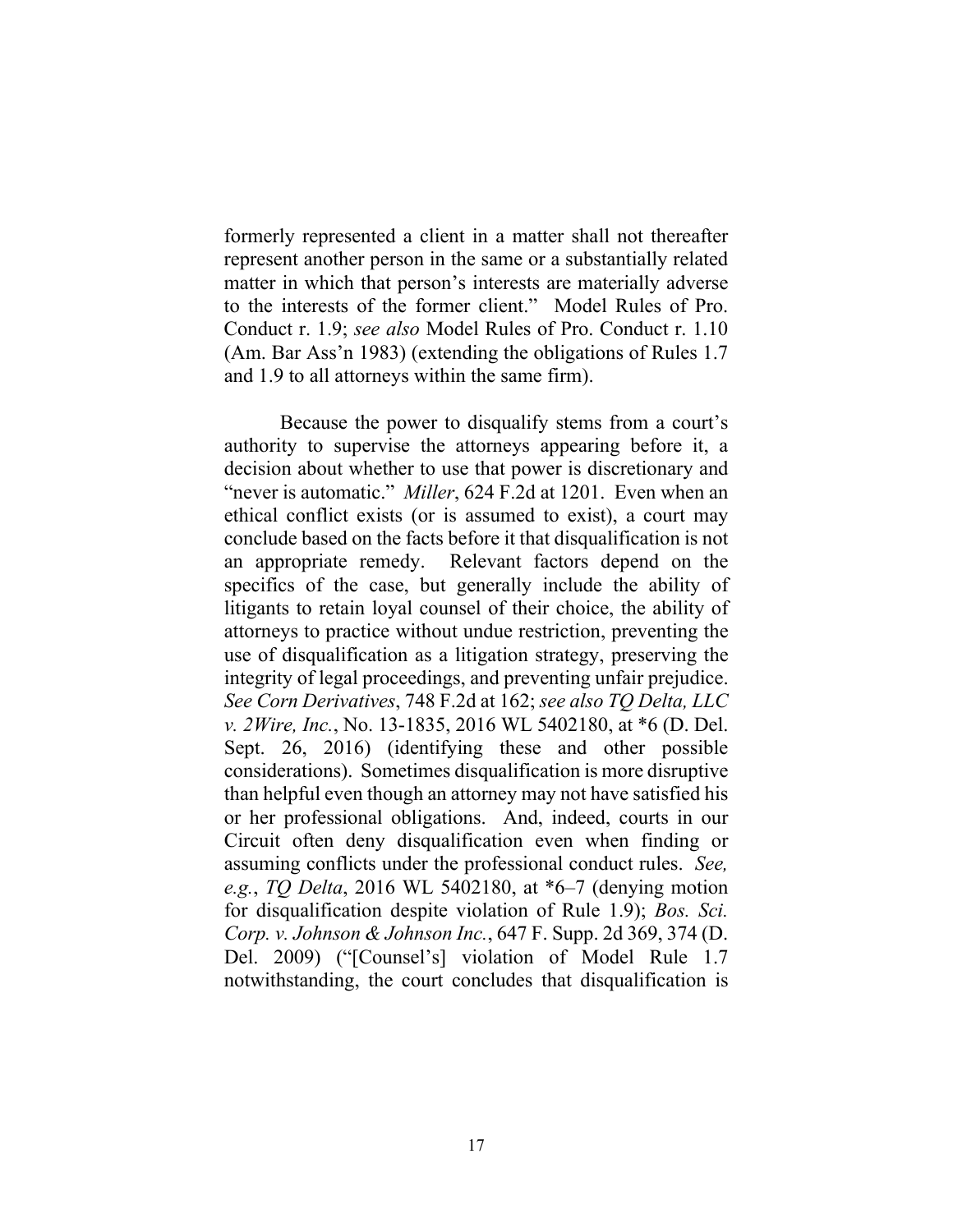not the appropriate remedy under the circumstances."); *Wyeth v. Abbott Lab'ys*, 692 F. Supp. 2d 453, 458–59 (D.N.J. 2010) (denying motion for disqualification even though there was "no dispute" that counsel violated Rule 1.7); *Elonex I.P. Holdings, Ltd. v. Apple Comput., Inc.*, 142 F. Supp. 2d 579, 583 (D. Del. 2001) (even were Rule 1.7 violated, disqualification would not have been warranted).

Here, the Bankruptcy Court followed this practice. Though it did not definitively decide whether Sidley had violated any professional responsibility rules, it determined that disqualification was inappropriate regardless. Century could not have been adversely affected, the Court found, because Sidley's bankruptcy team did not receive any confidential or privileged information from the attorneys working on Century's reinsurance matters. In contrast, BSA, the Bankruptcy Court also found, would have been adversely affected if the firm were disqualified. $6$  These factual findings were well supported, and Century does not directly challenge them. *Cf.* Century's Op. Br. at 47–48 (arguing that Sidley must have been aware of privileged information from the reinsurance matters but not suggesting that any such information was passed to the team handling BSA's reorganization). Because Sidley's representation of BSA did not prejudice Century, but disqualifying it would have been a

<sup>6</sup> Because Sidley is no longer actively involved in the case, Century argues that disqualification would no longer prejudice BSA. But this is of no moment. We review the Bankruptcy Court's decision based on the record before it at the time of its decision. *See Anderson v. City of Bessemer City*, 470 U.S. 564, 574 (1985) (explaining that a factual finding is "clearly erroneous" only when implausible "in light of the record").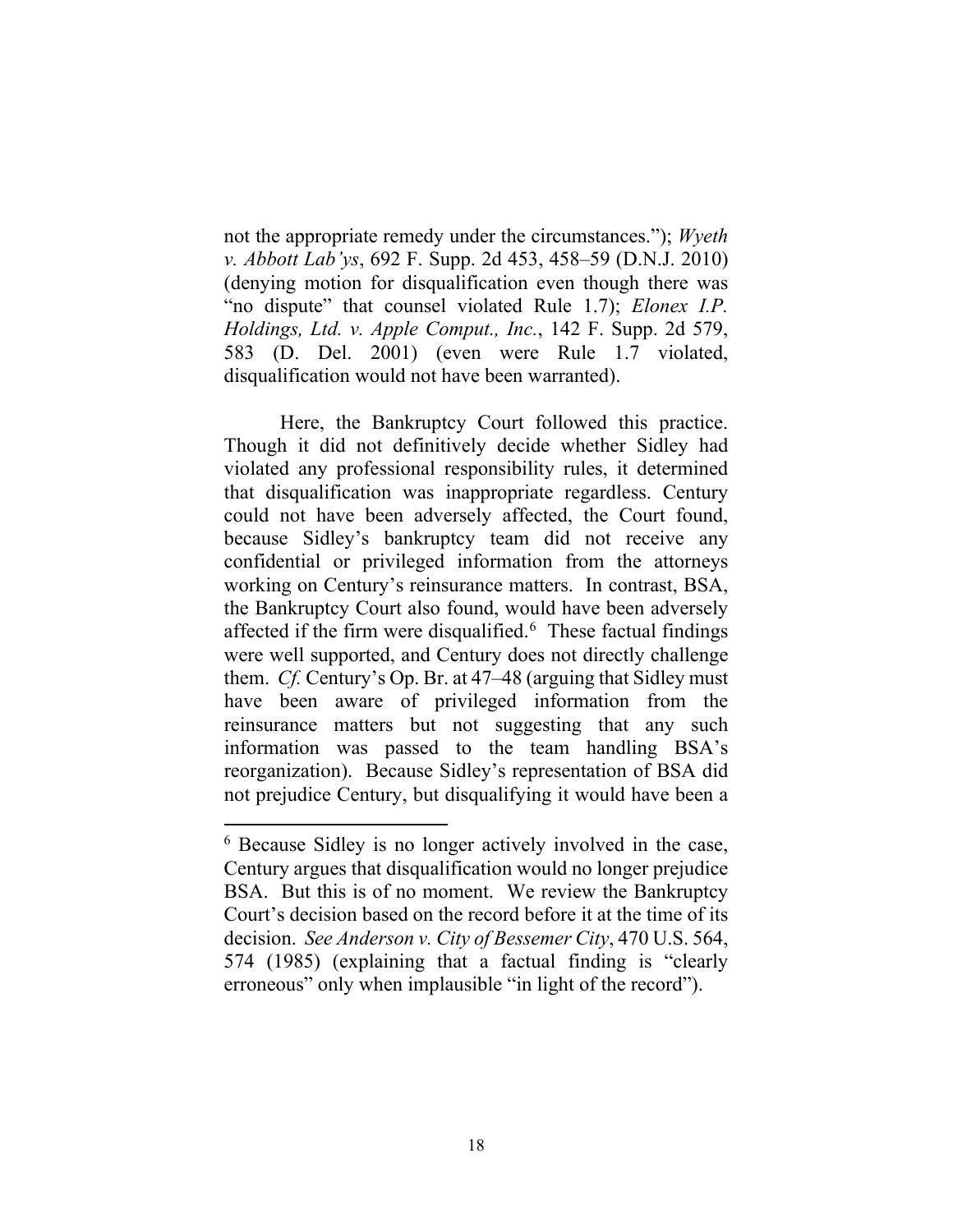significant detriment to BSA, it was well within the Court's discretion to determine that the drastic remedy of disqualification was unnecessary. 7

In the alternative, Century asks us to hold at least that courts should apply Rule of Professional Conduct 1.7 in cases (including, according to Century, this one) where a law firm dropped an existing client to avoid conflicts that would prevent it from taking on a more lucrative client. Under this concept known as the "hot potato" doctrine—courts apply the more stringent Rule 1.7 standards even though representation has formally ended to discourage firms from dropping a client (like a hot potato) for self-interested reasons. *See, e.g.*, *Merck Eprova AG v. ProThera, Inc.*, 670 F. Supp. 2d 201, 209 (S.D.N.Y. 2009). There are not enough facts to put that principle into play in our case. Accordingly, we save consideration of it for the future.

**\* \* \* \* \***

In holding that the Bankruptcy Court permissibly allowed BSA to retain Sidley as its restructuring counsel, our concern is primarily whether it could effectively represent BSA in its bankruptcy case. Whether it did so in Century's

<sup>7</sup> Century now requests other remedies (*e.g.*, disgorgement of fees) as alternatives to disqualification. But it argued only for disqualification before the Bankruptcy Court, and so it has forfeited any request for other remedies. *See In re Handel*, 570 F.3d 140, 143 (3d Cir. 2009). Moreover, it is within the Bankruptcy Court's discretion to weigh the same considerations when imposing alternative remedies in lieu of disqualification as when imposing disqualification itself.